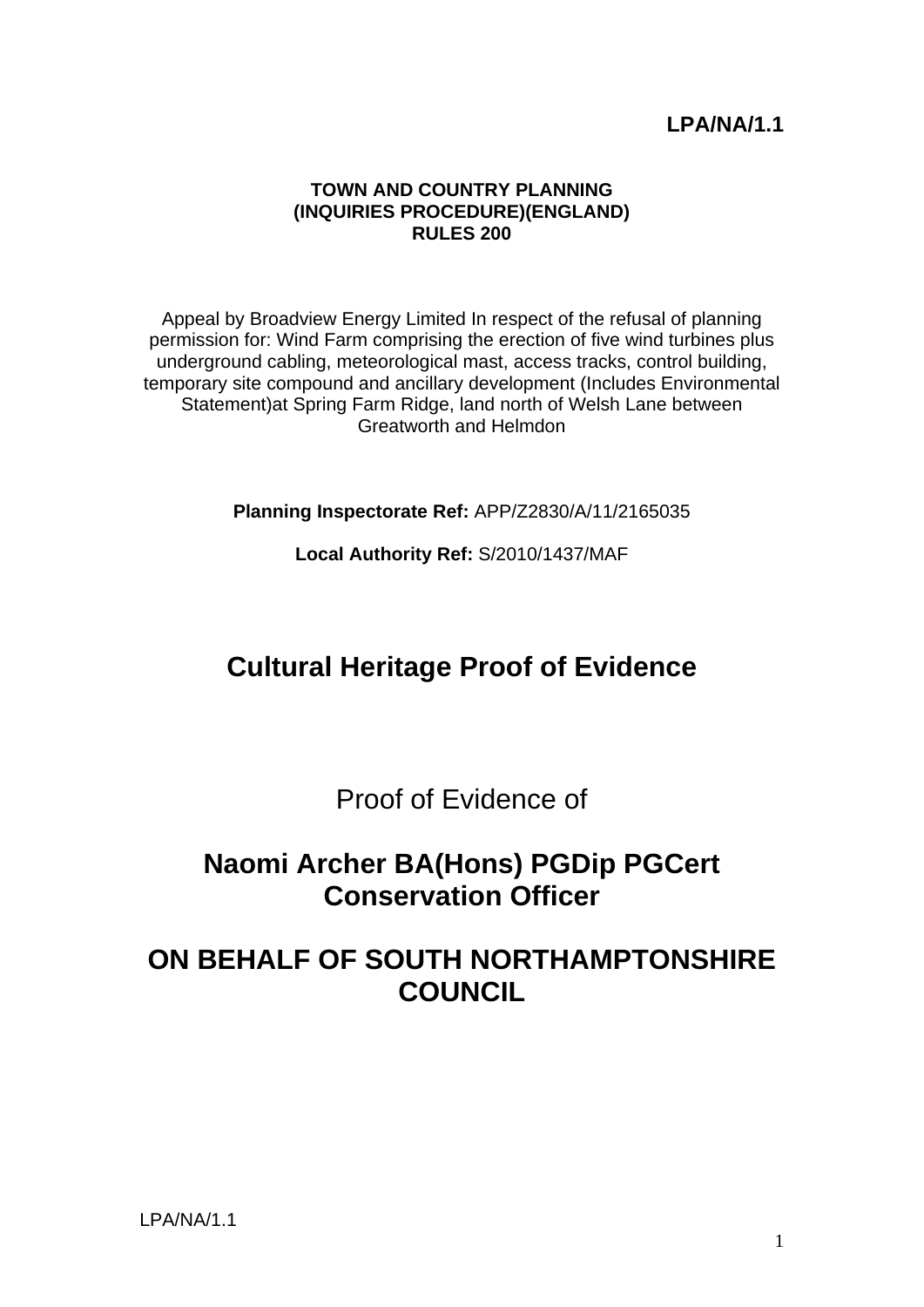## **Contents**

## **Introduction**

- 1.1.1 Qualifications and experience
- 1.1.6 Scope of evidence

## 1.1.8 **Heritage Policy and Methodology**

## 1.1.17 **Impacts arising from the proposed development**

- 1.1.23 Impact on Castle Hill Ringwork, Sulgrave
- 1.1.43 Impact on Church of St James the Less, Sulgrave
- 1.1.57 Cumulative impact on Castle Hill Ringwork, Castle Green and Church of St James the Less
- 1.1.62 Impact on Sulgrave Manor
- 1.1.76 Impact on Sulgrave Conservation Area
- 1.1.95 Impact on Astwell Castle
- 1.1.108 Impact on Greatworth Conservation Area
- 1.1.124 Impact on Church of St Peter, Greatworth
- 1.1.141 Impact on Greatworth Hall
- 1.1.152 Impact on Culworth Conservation Area
- 1.1.165 Impact on archaeological remains at Stutchbury

## 1.1.169 **Timescale of Development**

## 1.1.175 **Appeal Decisions**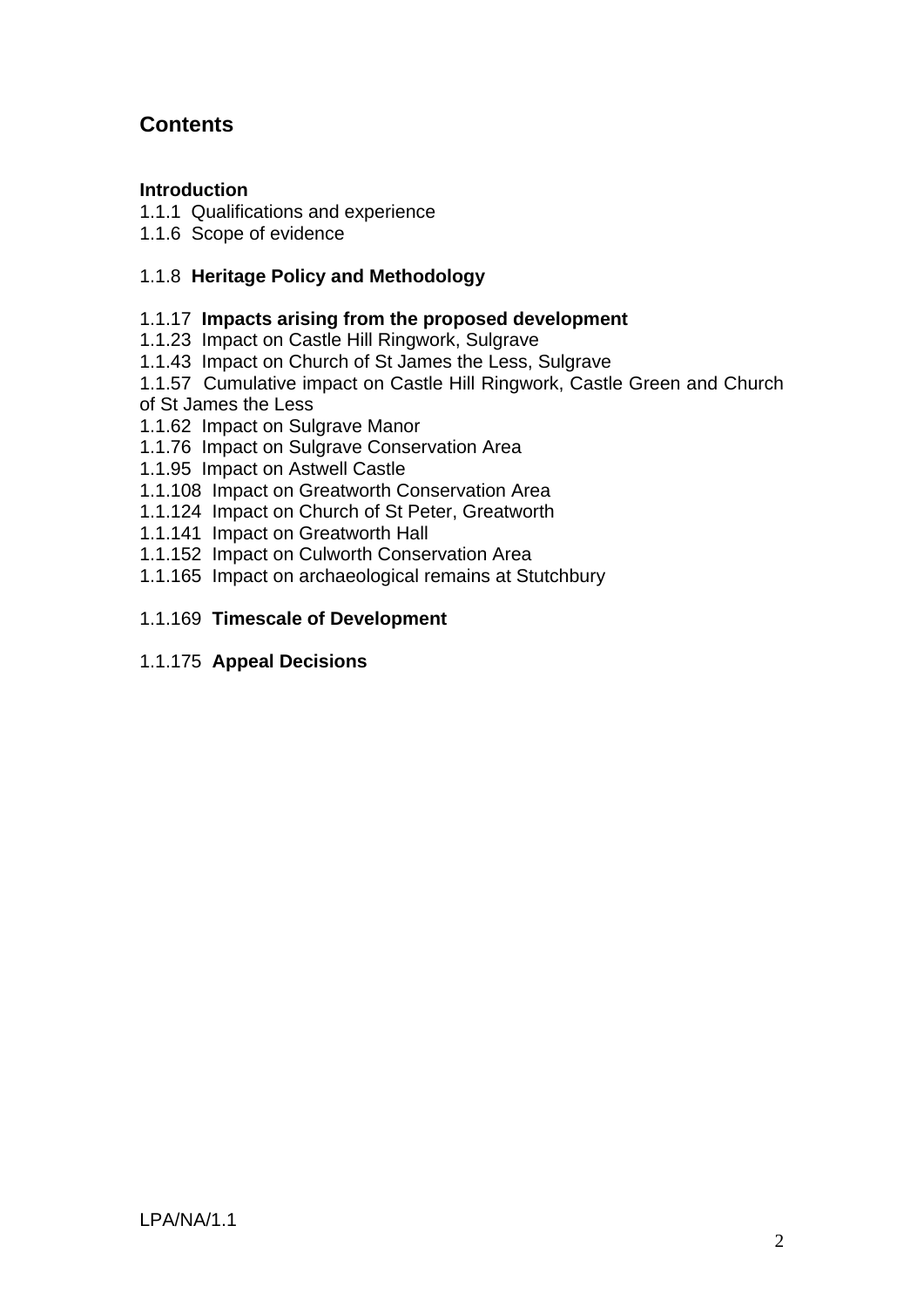## **Introduction**

- 1.1.1. Qualifications and experience
- 1.1.2. My name is Naomi Archer. I am employed by South Northamptonshire Council as a Conservation Officer. I have held this post for just under 4 years. I have over 10 years experience in historic conservation and planning and hold a Postgraduate Diploma in Urban Planning Studies and a Postgraduate Certificate in Historic Conservation. I am an affiliate member of the Institute of Historic Building Conservation.
- 1.1.3. My role as Conservation Officer requires me to handle listed building case work and comment on development proposals affecting the historic environment, in particular in relation to built heritage.
- 1.1.4. I was consulted on the Spring Farm Ridge planning application in 2010 and gave comments to the planning case officer on the likely impact of the proposal on the historic built environment. In February 2012 amendments to the application were made and Further Environmental Information was submitted. I have taken these into account in this proof of evidence. I am familiar with the appeal site and its surroundings and have visited the area on more than one occasion including for the purposes of this second inquiry. Indeed, I gave evidence on behalf of the Council on cultural heritage matters in May 2012.
- 1.1.5. The evidence which I have prepared and provide for this appeal is true and has been prepared and is given in accordance with the guidance of my professional institution and I confirm that the opinions expressed are my true and professional opinions
- 1.1.6. Scope of evidence
- 1.1.7. This proof of evidence relates to the effect of the proposed Spring Farm Ridge wind farm on the historic built environment of South Northamptonshire, in particular the impact on the setting of heritage assets. The evidence will focus on those designated assets where the effect on setting is considered likely to cause greatest harm to the significance of the asset.

## 1.1.8. **Heritage policy and methodology**

- 1.1.9. The relevant planning policy, national guidance, advice and assessment methodology is set out in Annex 1.3.
- 1.1.10. There are a number of English Heritage guidance documents referred to in the Core Documents.
- 1.1.11. The English Heritage guidance document "The Setting of Heritage Assets" sets out a methodology for assessing harm to the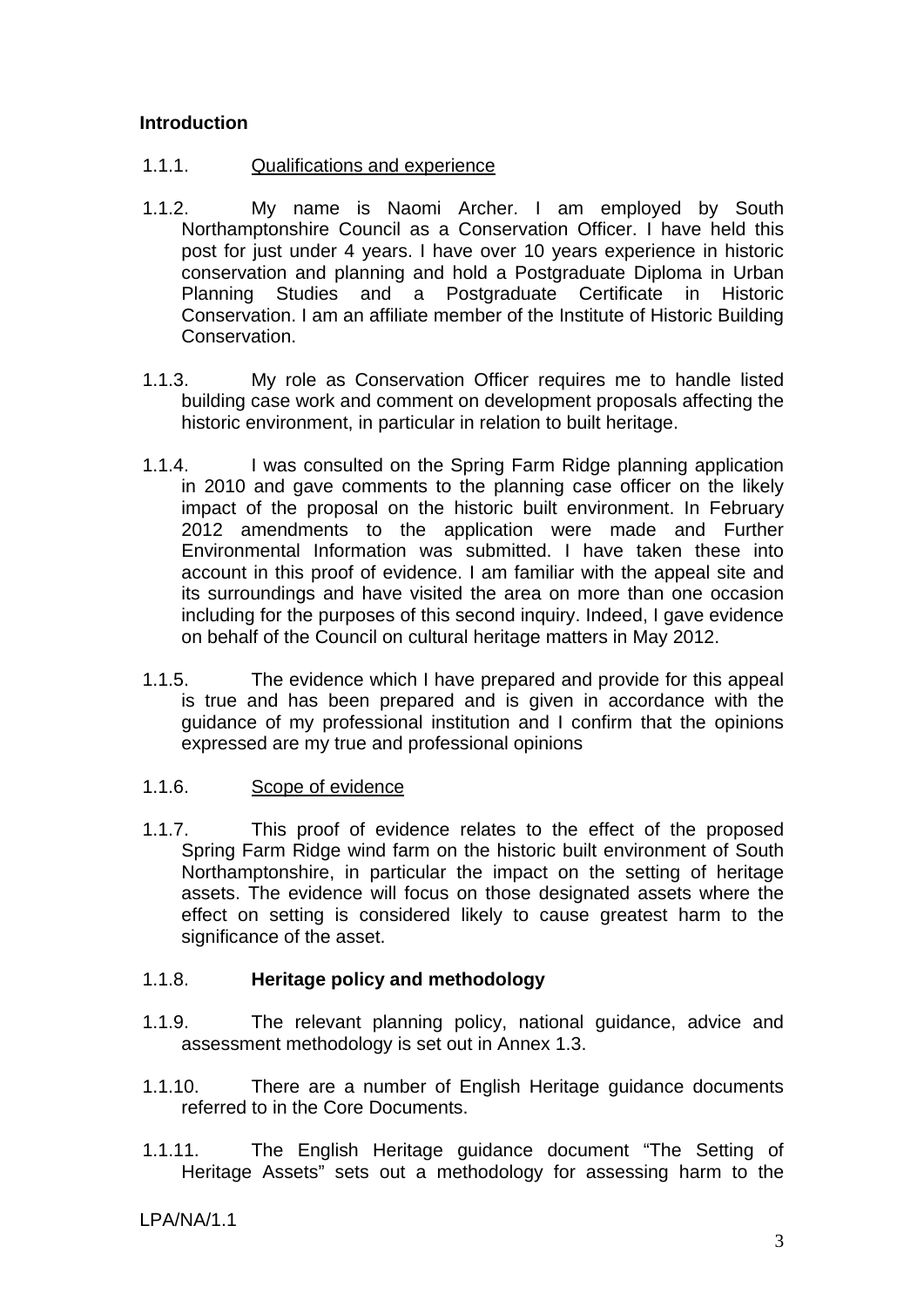setting of heritage assets as part of the planning process. The document sets out a five step process as follows:

Step One identifies which heritage assets and their settings are affected;

Step Two assesses whether, how and to what degree these settings make a contribution to the significance of the heritage assets:

Step Three assesses the effects of the proposed development on that significance:

Step Four explores ways to minimise harm;

Step Five is the making and documenting of the decision. This assessment process has been used to determine the harm to the setting of heritage assets which is likely to result from the proposed development.

I have drawn on the first three stages in my assessment of the cultural heritage impacts in this proof.

- 1.1.12. The English Heritage document "Conservation Principles: policies and guidance for the sustainable management of the historic environment" provides a comprehensive national framework for the management of the historic environment. It articulates the value of heritage for its evidential, historical, aesthetic and communal value. While traditionally in the UK greatest weight has been placed on the more academic and intellectual elements of historic significance – evidential and historical value – this document articulates the importance of aesthetic and communal value. These elements of significance are easily overlooked and more difficult to quantify than evidential and historical value, but are important to individuals and communities. Conservation Principles is a useful document and was used in assessing the significance of the heritage assets affected by the proposed development.
- 1.1.13. The NPPF postdates the Conservation Principles guidance document, but in my view it does not affect the importance of its advice. 'Significance' for the purposes of heritage policy is defined in the Glossary of the NPPF as the value of a heritage asset to this and future generations because of its heritage interest. Although aesthetic and communal values are not specifically mentioned in what heritage interest may be, I do not consider the definition to be exhaustive, and the definition goes on to state that significance derives not only from a heritage asset's physical presence, but also from it setting.
- 1.1.14. The 'experience of an asset' and 'the asset's associative attributes' are separate categories in the assessment of the ways in which settings make a contribution to significance under Step 2 of the Setting of Heritage Assets guidance document, and are categories quite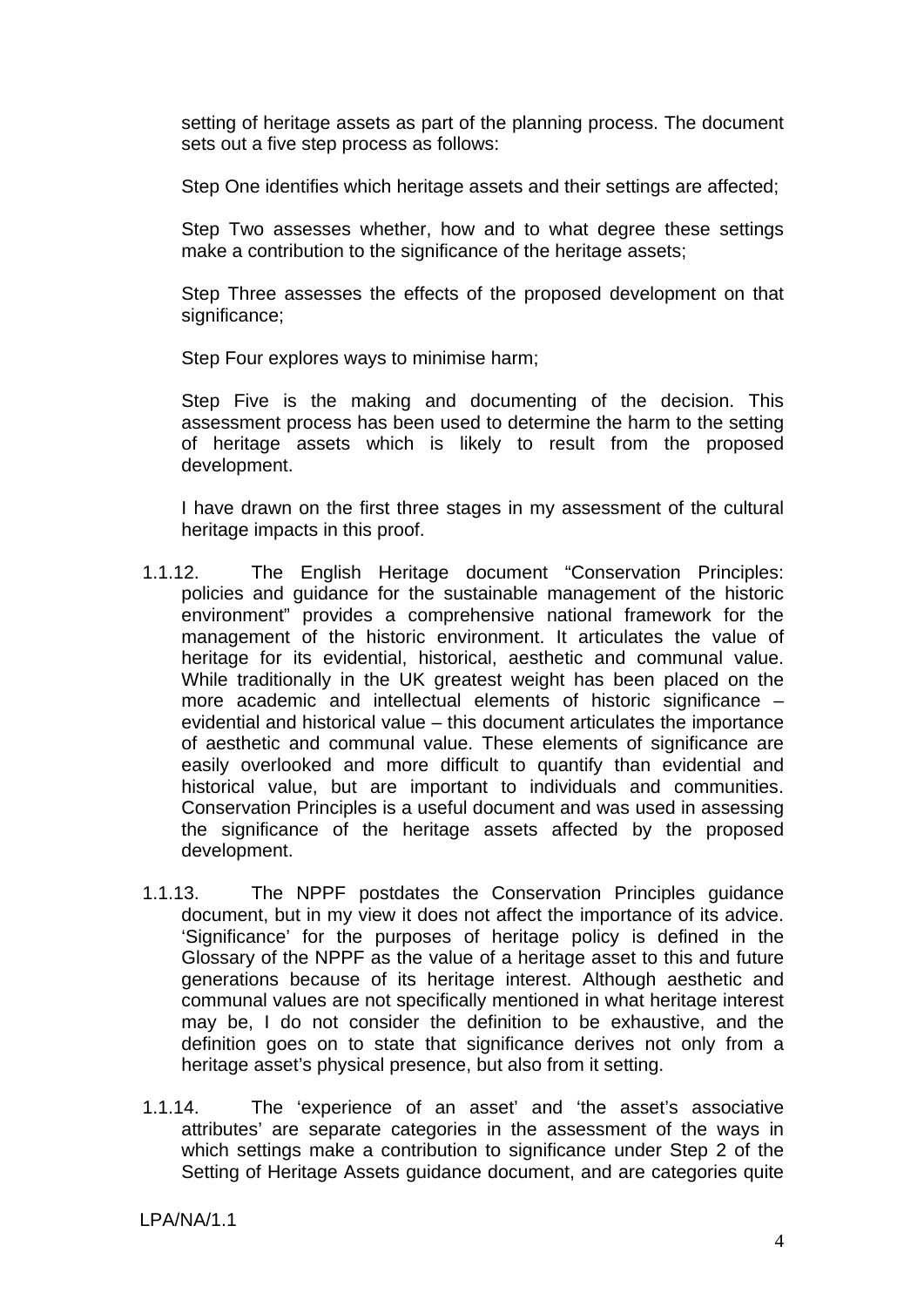distinct from the asset's physical surroundings (p.19). In my view this indicates that aesthetic and communal values remain important to the assessment of impacts on setting and are considerations consistent with an analysis of setting impacts under the NPPF.

- 1.1.15. The DCLG document "Planning practice guidance for renewable and low carbon energy" published July 2013 emphasises the importance of the impact of setting on heritage significance when considering wind turbine development. The guidance requires that careful consideration should be given to the impact of wind turbines on the setting of heritage assets and specifically provides that a wind turbine within the setting of a heritage asset may cause substantial harm to the significance of an asset (para. 34).
- 1.1.16. The Ministerial Statement which preceded the publication of the DCLG guidance made clear the Government's concern that current planning decisions on onshore wind were not always reflecting a locallyled planning system (Pickles 6/6/13). Given the emphasis in that guidance on the importance of settings impacts on heritage significance, it seems clear to me that the government's concern is in part that impacts on the setting of cultural heritage assets have been downplayed or ignored in planning decisions for onshore wind.

## **1.1.17. Impacts arising from the proposed development**

- 1.1.18. Northamptonshire has a rich and varied historic environment. It is a county famed for its churches, and is also well known for its great country houses, many of which lie in landscaped parks and gardens of exceptional quality. While very few of its country houses are open to the public and are therefore little known to the general public, they are of considerable architectural and historic importance. The vernacular architecture is shaped by the use of oolitic limestone in conjunction with soft ironstone used for contrasting decorative work. The limestone vernacular buildings give a character similar to (but distinctive from) that of the Cotswold villages which are not far from the county's south-west border.
- 1.1.19. The county is also rich in archaeological remains. During the early medieval period the county marked the border between Saxon Wessex and Viking Danelaw. The defensible ringworks close to the application site date from around this period.
- 1.1.20. The application site is located in an area with a high concentration of heritage assets, both designated and undesignated. Within a 5km radius of the application site there are eight scheduled ancient monuments, 319 listed buildings, eight conservation areas and one registered park and garden. In addition to the designated heritage assets there is an undesignated deserted medieval village at Stuchbury, adjacent to the application site.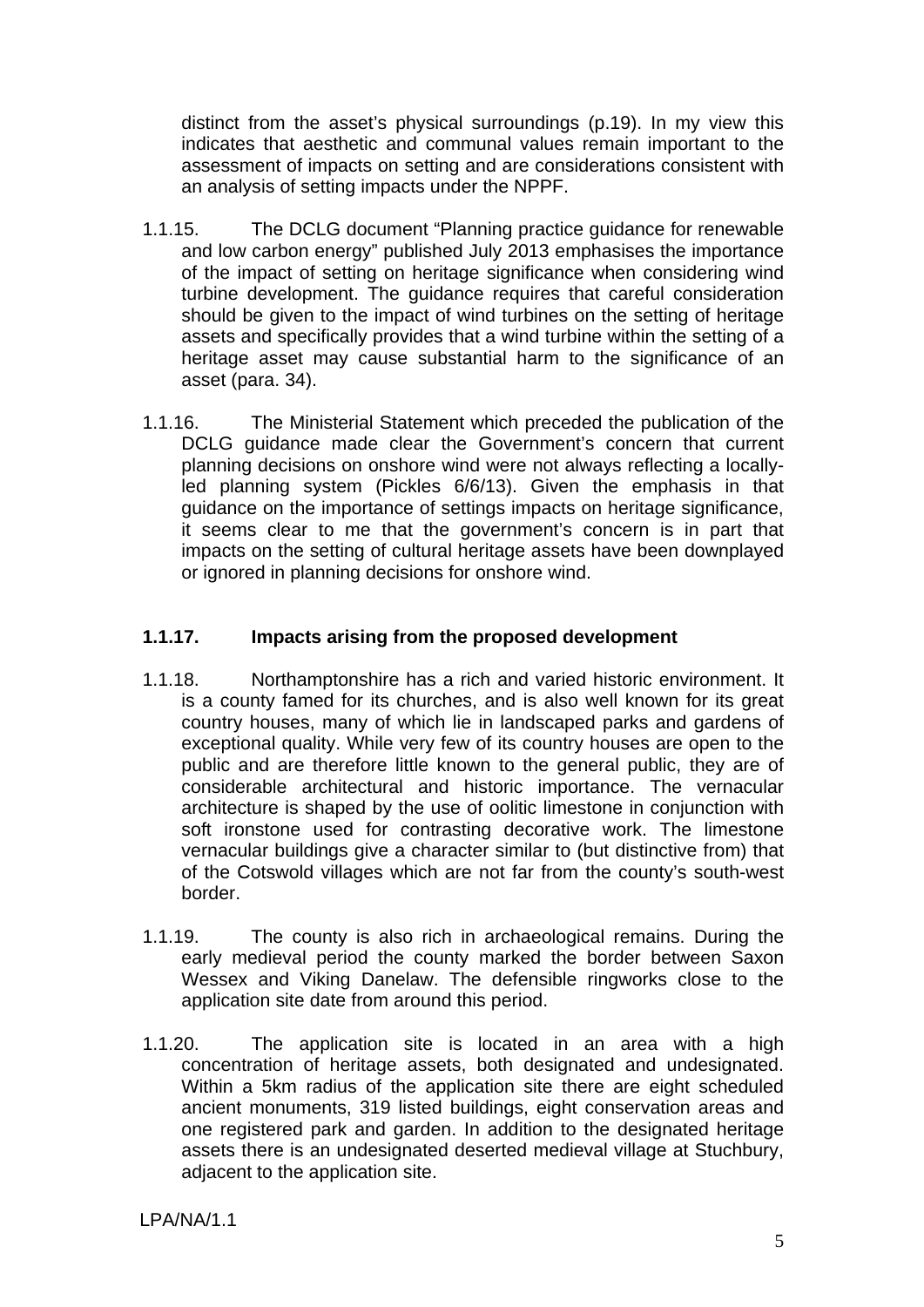- 1.1.21. There has been limited 20th Century development in the area affected by the application. Post-war development has mainly been limited to low-rise residential development and agricultural structures which have had a negligible impact on the wider historic environment. There has been little 20th Century large-scale industrial or commercial development in the area.
- 1.1.22. It is SNC's view that the proposed development will have a negative impact on the significance of various heritage assets by adversely affecting their setting. The summary tables below sets out the impact on the heritage assets.

Summary Table 1

Assessment of impact of the proposed development on heritage assets

| <b>Heritage asset</b>                                         | <b>Sensitivity</b> | <b>Magnitude of</b><br>change | Impact on<br>significance |
|---------------------------------------------------------------|--------------------|-------------------------------|---------------------------|
| <b>Castle Hill</b><br>Ringwork,<br>Sulgrave                   | High               | Moderate<br>adverse           | Moderate<br>adverse       |
| Church of St<br>James the Less,<br>Sulgrave                   | High               | Moderate<br>adverse           | Moderate<br>adverse       |
| <b>Sulgrave Manor</b>                                         | High               | Slight adverse                | Minor adverse             |
| <b>Sulgrave Manor</b><br><b>Registered Park</b><br>and Garden | High               | Slight adverse                | Minor adverse             |
| Astwell Castle,<br>Helmdon                                    | High               | Moderate<br>adverse           | Moderate<br>adverse       |
| Church of St<br>Peter, Greatworth                             | High               | Slight adverse                | Minor adverse             |
| <b>Greatworth Hall</b>                                        | High               | Moderate<br>adverse           | Moderate<br>adverse       |
| Greatworth<br>Conservation<br>Area                            | Medium             | Slight adverse                | Minor adverse             |
| Sulgrave<br>conservation area                                 | Medium             | Moderate<br>adverse           | Moderate<br>adverse       |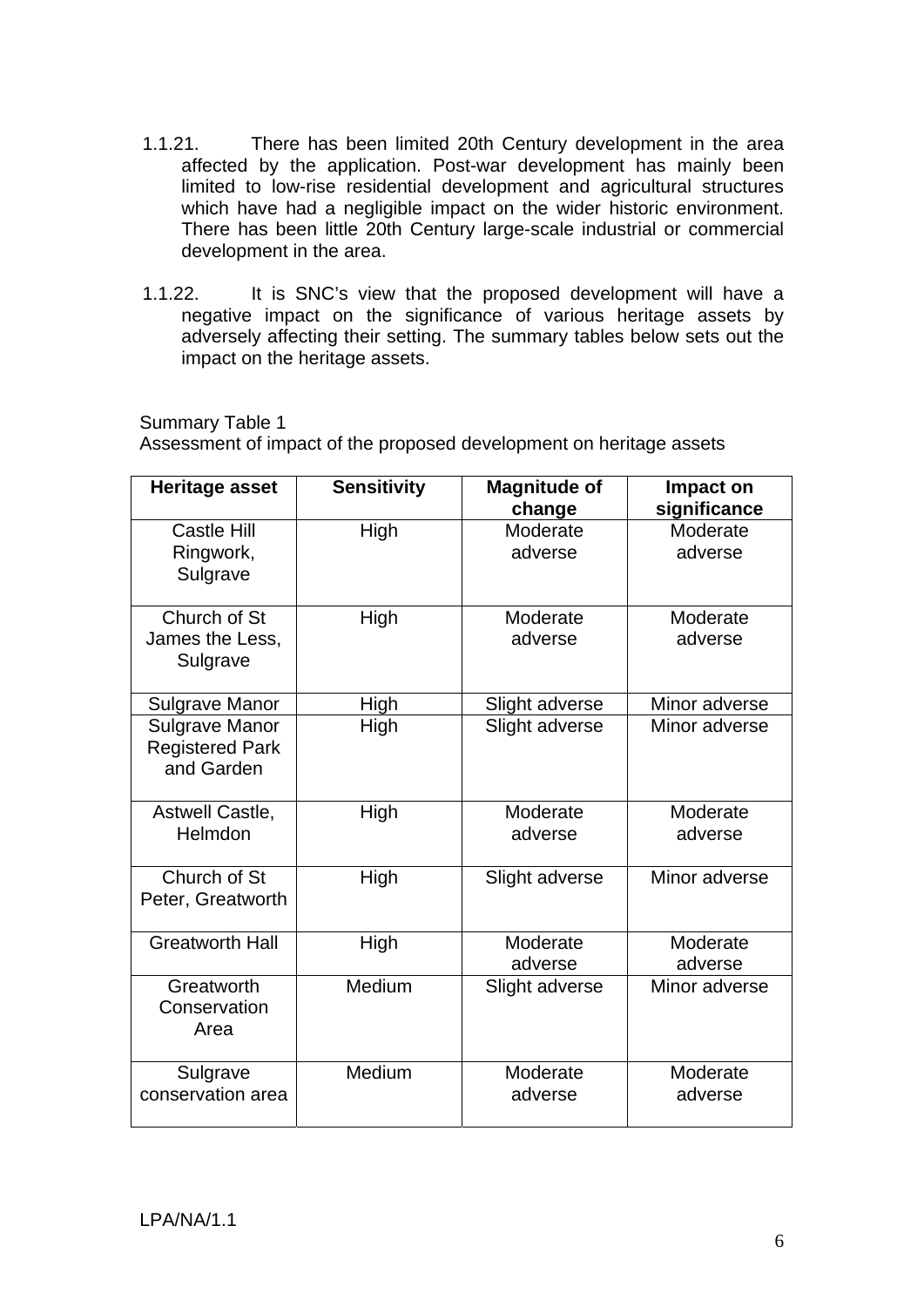## **1.1.23. Impact on Castle Hill Ringwork, Sulgrave**

#### 1.1.24. Identifying the asset and its value

- 1.1.25. Castle Hill ringwork is located at the southern edge of Sulgrave village, approximately 2km north of the application site. It is a Scheduled Ancient Monument. It is a fortification built and occupied from the late Anglo-Saxon period to the later 12th Century. It comprised a small defended area which contained buildings surrounded by a substantial ditch and a bank surmounted by a palisade. In addition to the Scheduled area, the former bailey area of the castle - now referred to as Castle Green - survives in good condition although with a little encroachment by later development. Evidence of a Norman manorial centre has been established on this site. Castle Hill Ringwork is considered to be of national importance.
- 1.1.26. Historical and evidential value
- 1.1.27. Castle Hill ringwork dates from the late Saxon period and has high historical and evidential value.
- 1.1.28. Ringworks with bailey are rare nationally, with fewer than 60 recorded examples and are of particular significance to our understanding of the period. The ringwork site at Sulgrave has survived well and is one of only seven ringworks in Northamptonshire.
- 1.1.29. Ringwork/church complexes also survive in the nearby villages of Culworth and Lois Weedon and together the three sites form a distinctive and unusual group and make a highly significant contribution to the historic character of the area. Of these, Sulgrave is the best preserved and most legible. Its designation as a Scheduled Ancient Monument together with its rarity confirms the national significance attributed to this structure.
- 1.1.30. As a defensive structure with close association with the ringworks at Culworth and Lois Weedon, its elevated position in the landscape and views to and from the monument form a key element of its significance. The structure would have been deliberately positioned to see from and be seen, and views out from the ringwork form part of its significance.
- 1.1.31. The proposed wind turbines will be a highly intrusive element in views southward and south-westward from the ringwork. This will harm the evidential value of the site by diminishing its dominating position in the landscape. Command of height is an architectural expression of power and the proposed turbines would dominate the ringwork, usurping the present impact of its elevated defensive position.
- 1.1.32. Aesthetic value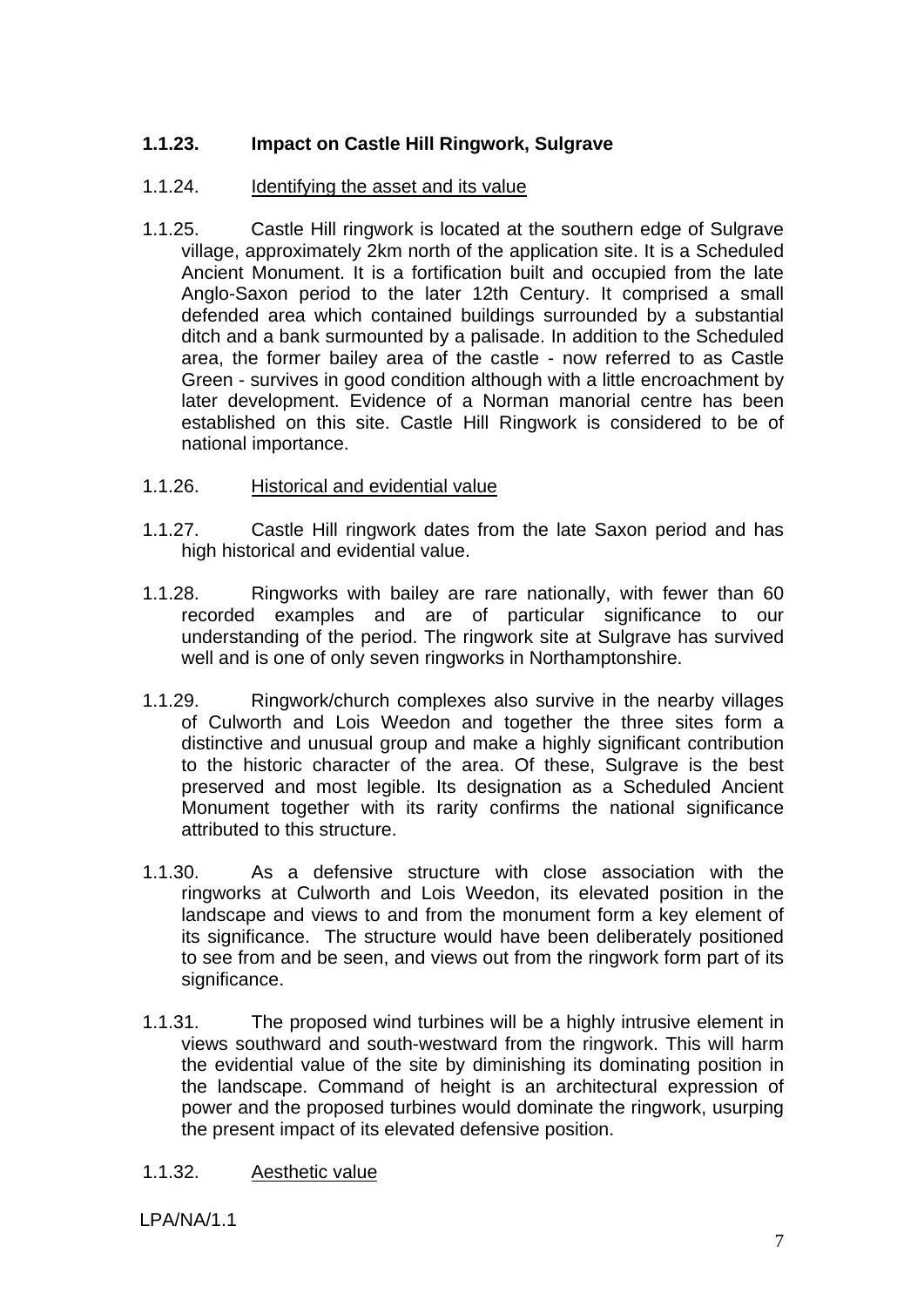- 1.1.33. The ringwork is of considerable aesthetic value, which is inseparable from its group setting with the castle green, the church, churchyard and wider historic landscape. Unimpeded access to the ringwork and mound allows visitors to draw sensory and intellectual stimulation from the asset as they climb up and down and experience the steepness of the mound, the changing views and command of space, which gives an understanding and appreciation of the monument beyond its historic and evidential value. The tranquil rural setting of the monument and the absence of intrusive modern development is an important element of this aesthetic value.
- 1.1.34. The intrusive nature of the proposed turbines, their size, industrial character and the movement of their blades will have a negative impact on the monument's aesthetic value.

## 1.1.35. Communal value

1.1.36. Castle Hill Ringwork and the Castle Green are highly valued by the local community of Sulgrave. The villagers set up the Sulgrave Historical Association and raised funds to purchase the Castle Green for the long term benefit of the community. The outer stone wall has been repaired and an interpretation board placed on the site. In addition the Castle Green is used as a public space for various village functions. The commitment of the village to purchase and maintain this area illustrates the commitment and value placed by the local community on the castle area, not just in a historical context but for its community value and contribution to the inhabitants' sense of place and local identity.

#### 1.1.37. Assessment of contribution of setting to significance

1.1.38. The setting of the Castle Hill Ringwork is an important element of its significance. Views out from the site are very important in reinforcing appreciation of the site's defensible and dominating role. The striking impact of views to the south largely rests on the unspoilt and undeveloped landscape in this direction when viewed from the ringwork. The impact of northward views has been somewhat diminished by  $20<sup>th</sup>$ Century low-rise residential development, although the views are still legible. The southward views are therefore all the more significant because of their undeveloped open character.

## 1.1.39. Assessment of effect of proposed development on significance

1.1.40. The proposed development will have a negative impact on the setting of this Scheduled Ancient Monument. The intrusion of five turbines into the rural undeveloped views southward and south-westward from the monument will diminish the impact of its dominating position in the landscape. The introduction of tall turbines competing for dominance of the skyline will harm the evidential and aesthetic value of the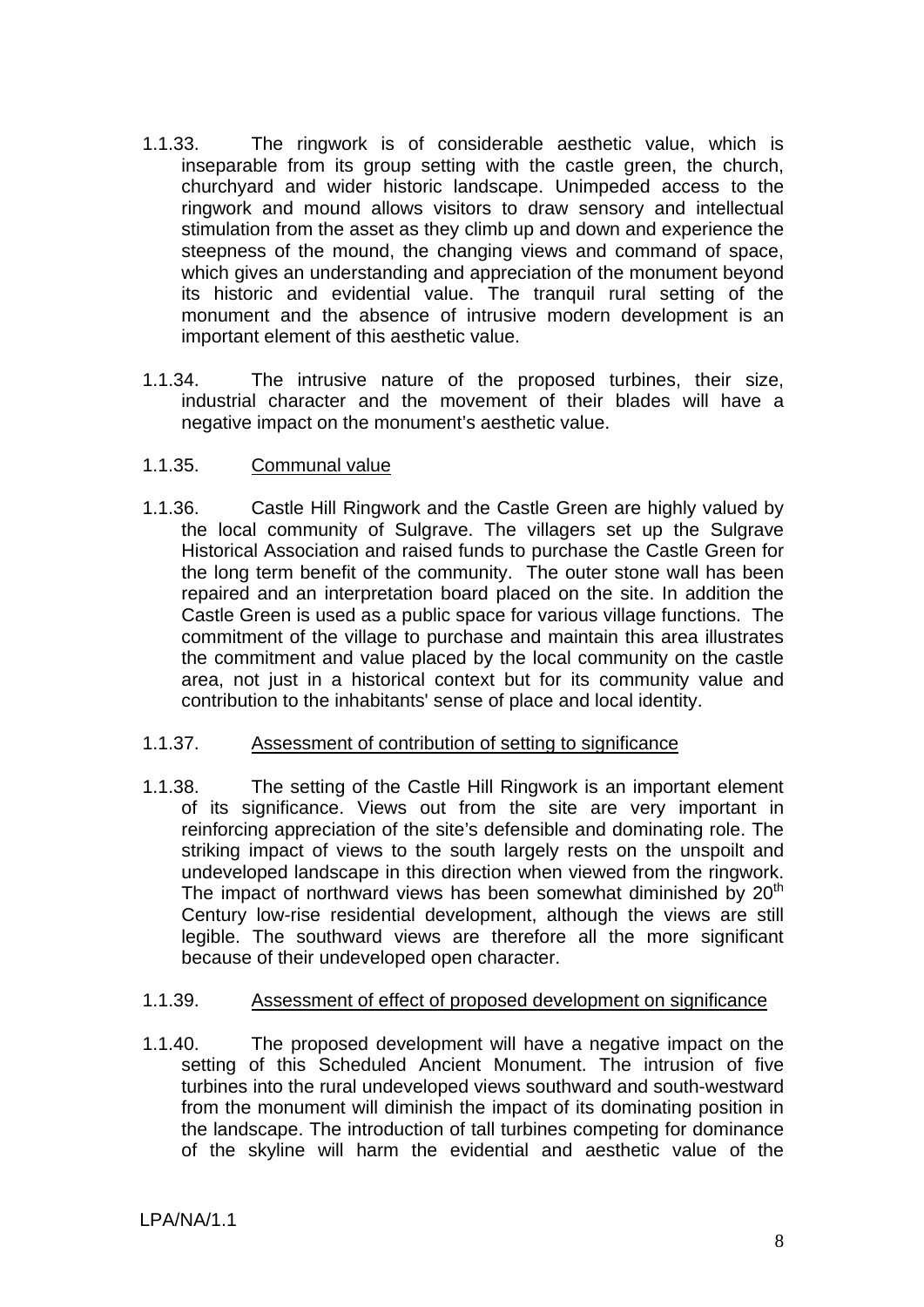monument. The kinetic nature of the turbines and their height will further intrude on the setting.

## 1.1.41. Conclusion

1.1.42. The significance of Castle Hill ringwork lies in its historic and evidential value, its rarity, its communal value and its aesthetic value. The setting of the asset forms part of its significance. Views of and from the ringwork form part of its significance. The character of views of and from the monument, in particular the aesthetic value and the experience of interacting with the monument, will be harmed by the proposed development in such a way as to cause harm to the significance of the designated asset through harm to its setting. While this harm is considered to be less than substantial, it is considered to be significant.

## **1.1.43. Impact on Church of St James the Less, Sulgrave**

#### 1.1.44. Identifying the asset and its value

- 1.1.45. The Church of St James the Less, Sulgrave, is located immediately to the east of Castle Hill Ringwork. It lies approximately 2km to the north of the application site. It is listed Grade II\* and is considered to be of national importance.
- 1.1.46. Historical and evidential value
- 1.1.47. The Church of St James the Less is a building of medieval origin with 19<sup>th</sup> Century additions which remains in regular use for its original intended purpose. Much of the fabric dates from the 13th  $-16<sup>th</sup>$  Century, although there is some evidence of re-set Saxon work which may relate to an earlier church on the site.
- 1.1.48. Stained glass shields with arms of the Washington family in the east window of south aisle and brasses link the church to the American president George Washington. The church/castle complex attracts many American visitors each year for this reason.

## 1.1.49. Aesthetic and communal value

1.1.50. The church plays an essential role in the life of the local community. It forms the setting for major life events including weddings and funerals. The aesthetic and communal value of the church and its setting are interlinked. Views of the church and churchyard have profound significance for the local community and those who have historic family links to Sulgrave. In addition to the local community the church has aesthetic and communal value for the many American visitors who travel great distances to visit the church.

## 1.1.51. Assessment of contribution of setting to significance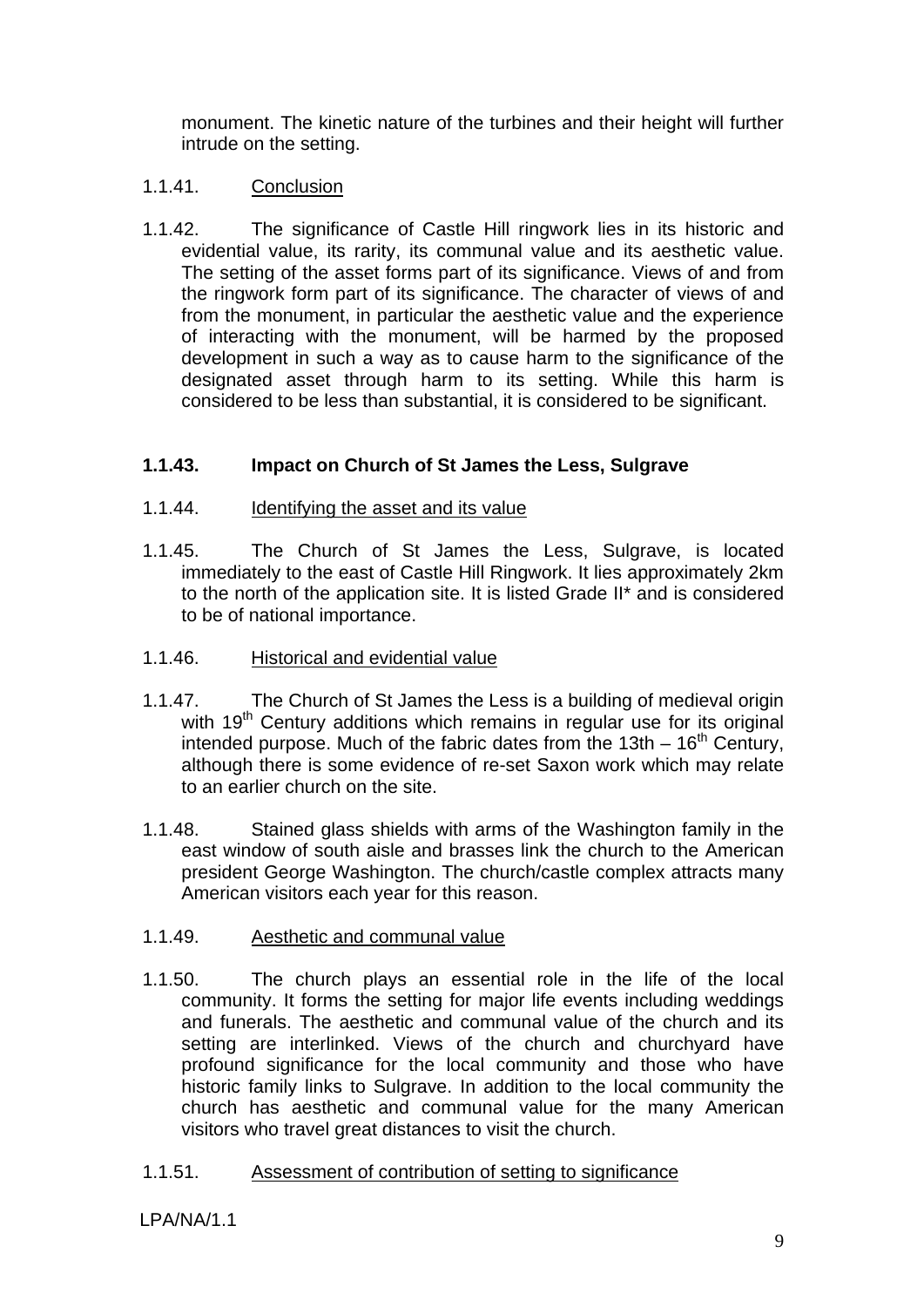1.1.52. In common with many historic parish churches, the Church of St James the Less is a prominent landmark in views of the village from the surrounding countryside. The church tower is a clear landmark in views towards the settlement from the north and west, reinforcing the historic importance of the church in the life of the community.

#### 1.1.53. Assessment of effect of proposed development on significance

1.1.54. The character of views toward the church from the north and north-east will be significantly altered by the proposed development. The proposed turbines are likely to appear behind the church tower when viewed from the road and public rights of way to the north and northeast.

## 1.1.55. Conclusion

1.1.56. The significance of the Church of St James the Less lies in its historic and evidential value, its aesthetic value and its communal value, both to local residents and to international visitors. Its aesthetic value is formed in part by its setting on elevated ground adjacent to Castle Hill ringwork and bailey, which makes it prominent in views toward the settlement from the north and north-west This setting will be harmed by the proposed development. While the harm is considered to be less than substantial, it is considered to be significant.

## **1.1.57. Cumulative impact on group of heritage assets Castle Hill RIngwork, Castle Green and Church of St James the Less**

- 1.1.58. The heritage assets discussed above form a group, consisting of the Grade II\* listed Church of St James the Less, the Scheduled Castle Hill Ringwork, and the unscheduled Castle Green to the south of the scheduled area.
- 1.1.59. This grouping of heritage assets has a significance which is additional to the significance of each individual asset. This significance lies in the juxtaposition of the early manorial site with the church and churchyard, the importance of the group to the special historic character of Sulgrave and the value placed on the group of assets by the local community.
- 1.1.60. The group of heritage assets aids understanding and appreciation of the organisation of medieval communal life, in particular the inseparable nature of ecclesiastical and secular power.
- 1.1.61. This group of heritage assets has historic, evidential and communal value which is reinforced and enhanced by its aesthetic value and relatively undeveloped context.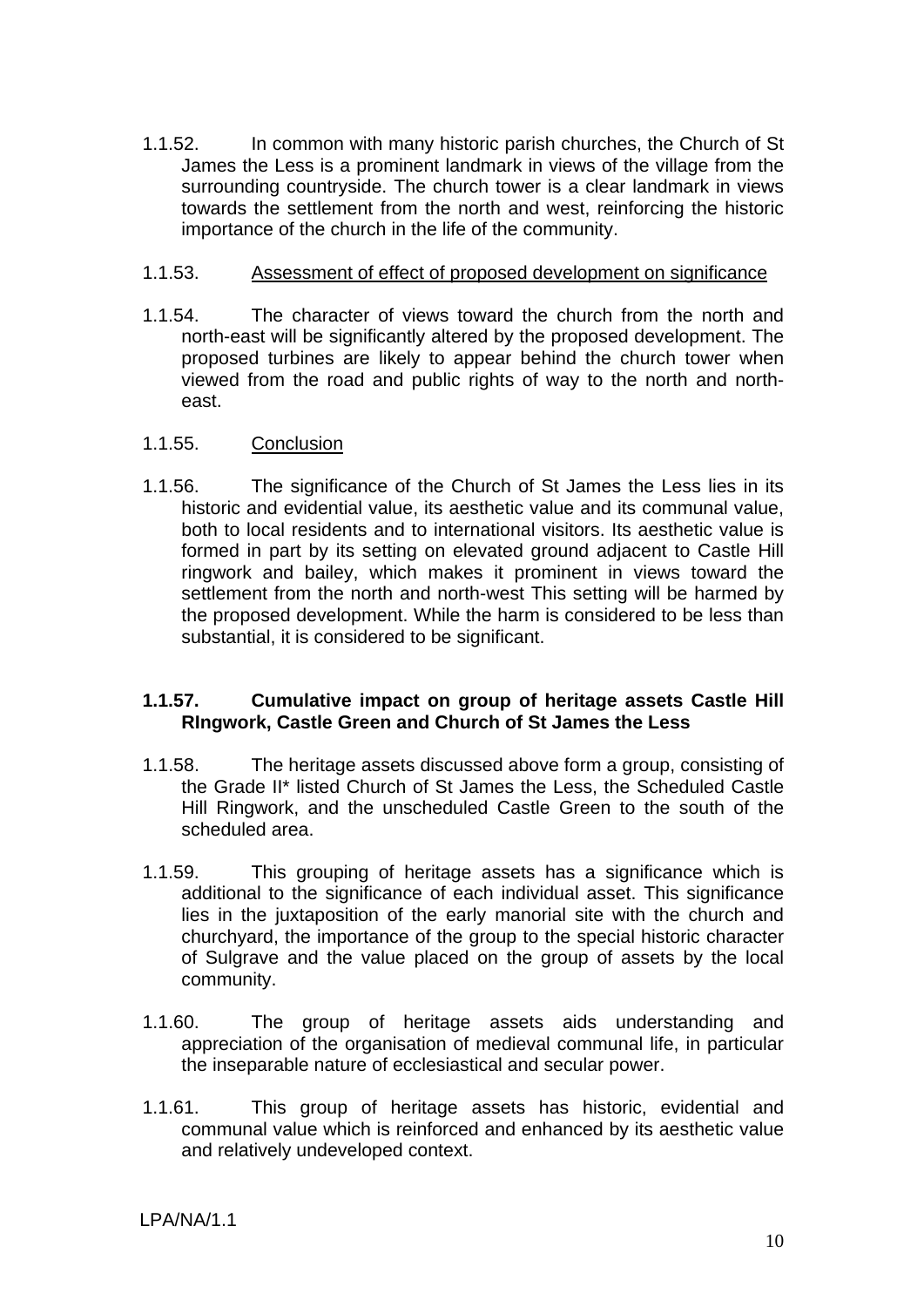#### **1.1.62. Impact on Sulgrave Manor and Registered Park and Garden**

#### 1.1.63. Identifying the asset and its value

- 1.1.64. Sulgrave Manor lies approximately 2.5km to the north of the application site in the northern part of Sulgrave village.
- 1.1.65. The Manor House is a Grade I listed building set in its own garden, which is registered as a Grade II Park and Garden.
- 1.1.66. Sulgrave Manor was the ancestral home of the Washington family and is associated with the first American president George Washington. The village receives many American visitors annually, primarily to visit Sulgrave Manor but also to explore the surrounding area.
- 1.1.67. As a Grade I listed building, Sulgrave Manor is a highly sensitive heritage asset and is afforded the highest level of protection from harm.

#### 1.1.68. Assessment of contribution of setting to significance

1.1.69. While Sulgrave Manor and gardens occupies a relatively enclosed site, views out over the surrounding countryside form the backdrop to its vernacular rural character. The setting makes a contribution to the aesthetic value of both the house and the garden.

#### 1.1.70. Assessment of effect of proposed development on significance

- 1.1.71. The proposed development is likely to be visible in southward views out from the garden, particularly from the area around the vegetable garden and the blacksmith's hut.
- 1.1.72. There is some screening of these southward views from the Manor gardens, but this consists of deciduous trees. Screening is therefore likely to be effective only during the summer months when the trees are in full leaf.
- 1.1.73. While the direct effect on the significance of the Manor house will be minimal, there will be a slight adverse effect on the significance of the Registered Park and Garden.
- 1.1.74. Conclusion
- 1.1.75. The significance of Sulgrave Manor and its associated Registered Park and Garden lies in its historic and evidential value as a small late medieval manor house, its aesthetic value, and its communal value in particular its association with the family of George Washington. While the manor's historic and evidential value is unlikely to be harmed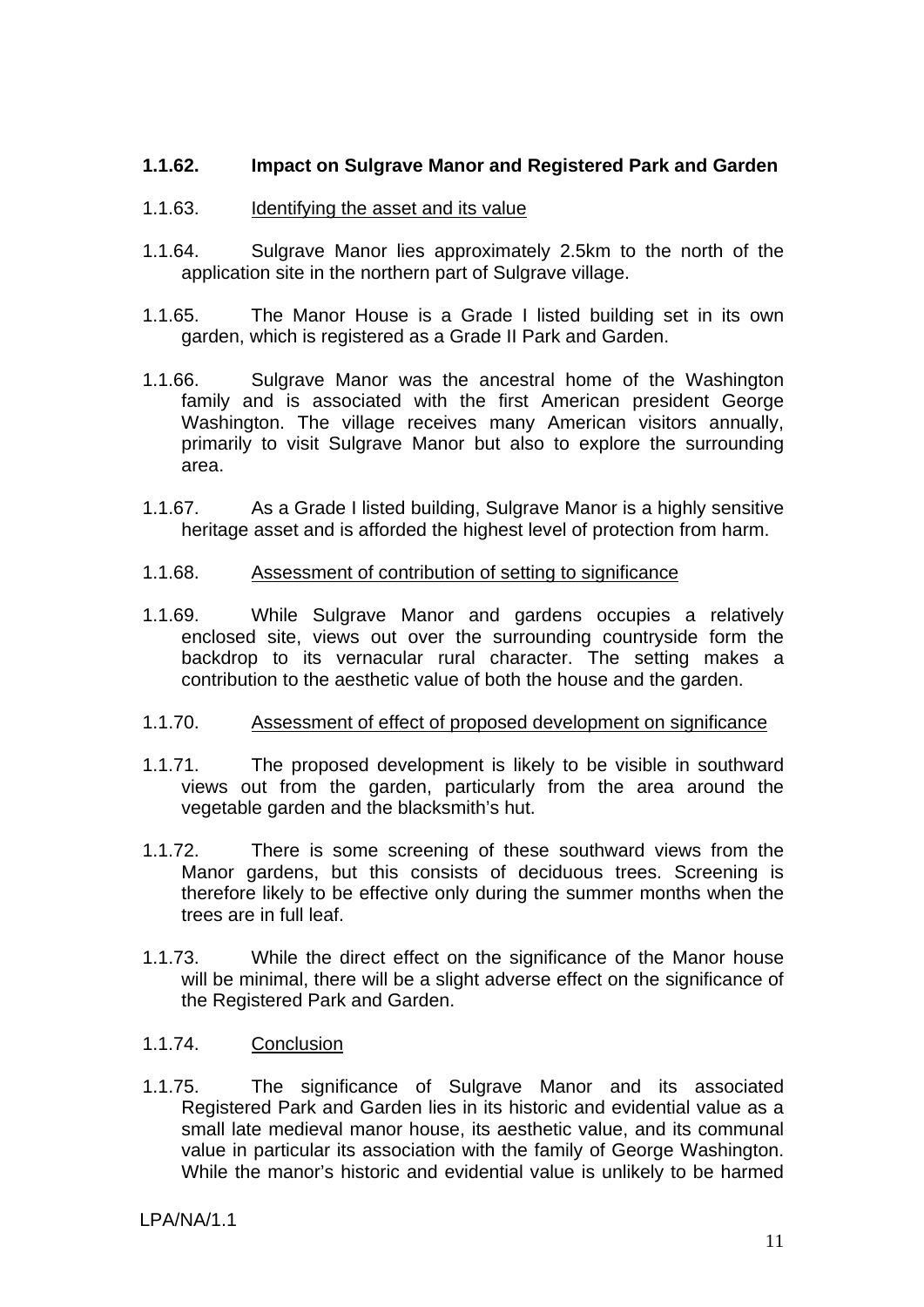by the proposed development, there will be some harm to its aesthetic value as a result of change to the rural landscape in which it is set.

#### **1.1.76. Impact on Sulgrave Conservation Area**

- 1.1.77. Identifying the asset and its value
- 1.1.78. Sulgrave Conservation Area lies approximately 2km to the north of the application site. It includes the heritage assets discussed above.
- 1.1.79. A conservation area appraisal and management plan for Sulgrave was adopted in June 2013 following public consultation.
- 1.1.80. Castle Hill Ringwork, the Castle Green and the church of St James the Less form an attractive and historically highly significant group within Sulgrave Conservation Area. This group is enclosed on the south side by the curvilinear route of Park Lane and Church Street, marking the outer limit of the castle bailey. This streetscape is an important part of the significance of the conservation area, with aesthetic, historic, evidential and communal value.
- 1.1.81. Post-medieval vernacular stone cottages flank Church Street, some of which are listed in their own right. These cottages form an attractive and important group in the conservation area.
- 1.1.82. To the south of the built up area of the village, key elements of the medieval and post-medieval historic landscape are clearly legible. There is survival of ridge-and furrow in the fields between the application site and the conservation area, making clear the existence of the pre-Enclosure common field system and linking the conservation area with the surrounding historic landscape. The ridge-and-furrow formerly extended over the application site, but that on the application site has now been lost to deep ploughing.
- 1.1.83. The rising farmland to the south of the village, which rises to the application site, simultaneously provides a sense of enclosure to the village and also gives continuity with the wider historic landscape.
- 1.1.84. Key views are an important element of the significance of the conservation area. This includes views within and through the conservation area as well as to and from it.
- 1.1.85. Views within and through the conservation area in the castle/church area will be significantly affected by the proposed development. The character of views over the open countryside to the south of the village will be harmfully altered by the presence of the turbines.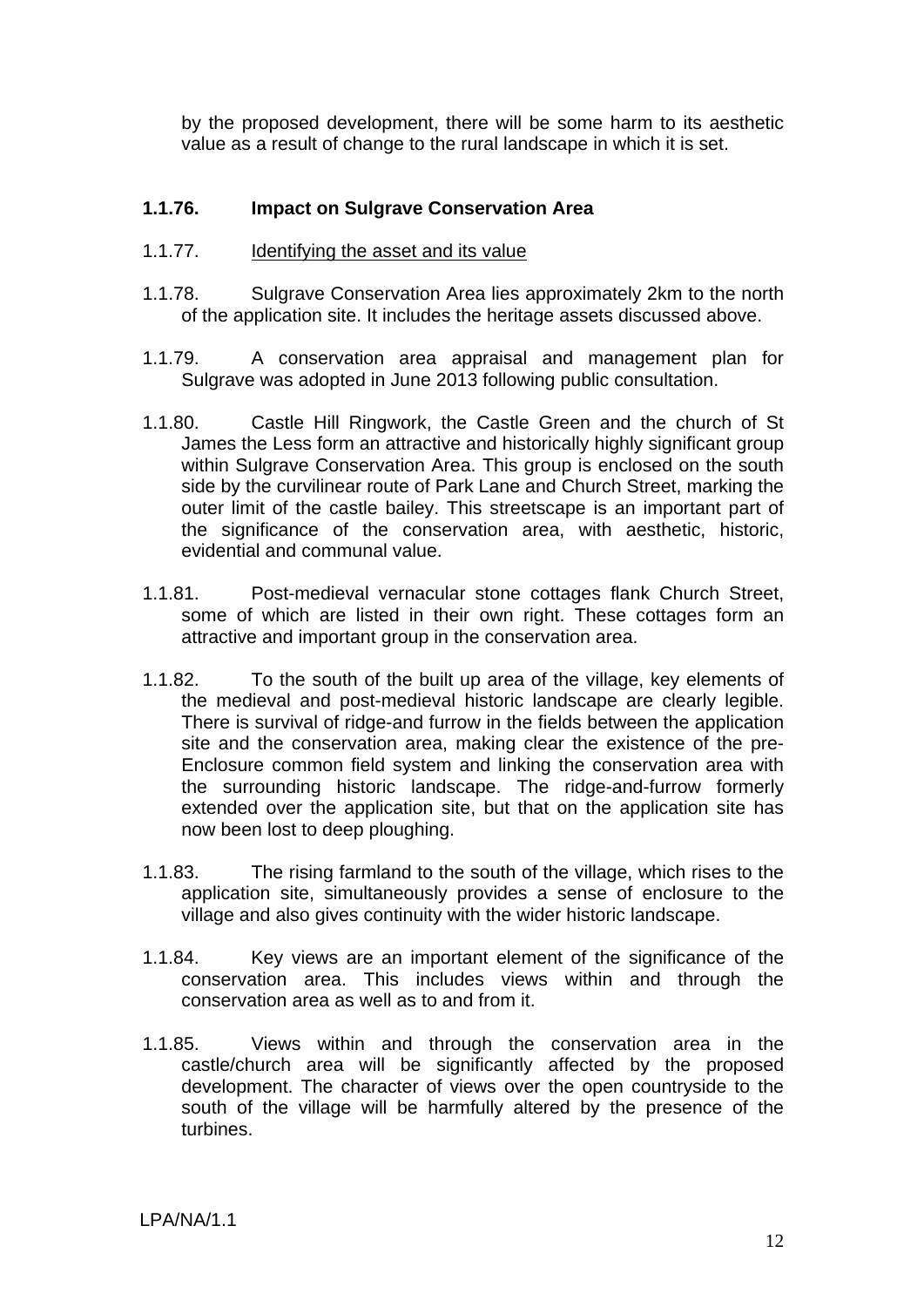- 1.1.86. While the turbines will be set just to the south of the top of Spring Farm Ridge, their height and scale means they will nevertheless dominate both the setting of the conservation area and views within, through and from this part of the conservation area.
- 1.1.87. The size of the turbines will have a significant effect on the experience of the conservation area. Their very large size will affect the scale at which the existing environment will be viewed, making the existing buildings and spaces appear small and insignificant in comparison to the dominance of the turbines.
- 1.1.88. The kinetic nature and industrial character of the turbines will not sit comfortably with the existing built environment of the conservation area.
- 1.1.89. Views towards the conservation area from the north will be negatively affected by the proposed turbines.
- 1.1.90. When viewed from the roads and public rights of way to the north of the village, the conservation area nestles comfortably in its setting, flanked by trees and with the church as the key landmark.
- 1.1.91. The size and scale of the turbines will over-dominate the conservation area in these views, harming its aesthetic value and diminishing its importance in the landscape.

## 1.1.92. Conclusion

- 1.1.93. The significance of Sulgrave Conservation Area lies principally in its aesthetic value but also in its communal, historic and evidential value. The aesthetic, historic and evidential value of the conservation area is formed by the juxtaposition of individual heritage assets and the physical spaces between and around them, and their interaction with the wider historic environment.
- 1.1.94. The proposed development will harm views towards the conservation area from the north, views within, through and from the conservation area toward the south, and the aesthetic experience of spaces within the southern part of the conservation area. It will also harm the setting of the conservation area. While the harm to the character of the conservation area and to its setting are considered to be less than substantial it is considered to be significant.

## **1.1.95. Impact on Astwell Castle**

- 1.1.96. Identifying the asset and its value
- 1.1.97. Astwell Castle is a Grade II<sup>\*</sup> listed  $15<sup>th</sup>$  Century building attached to a late medieval tower which is a Scheduled Ancient Monument. It lies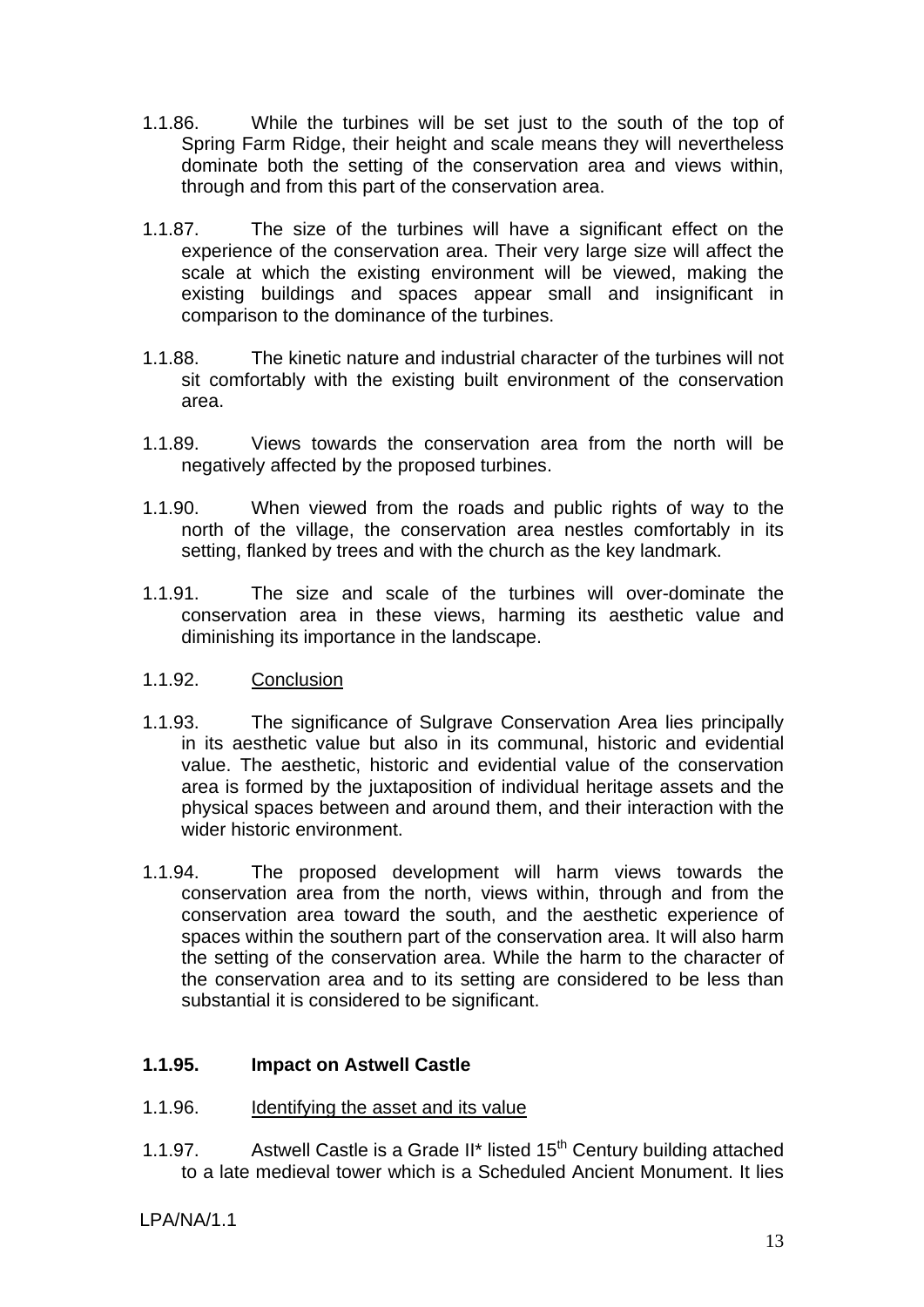approximately 3km to the east of the application site. The sensitivity of the site and its setting is high.

- 1.1.98. The remote rural setting of the tower and house make an important contribution to the historic character of this unusual group of heritage assets.
- 1.1.99. Commanding views westward from Astwell Castle over the rolling countryside toward the application site are important to the experience and understanding of the asset. They have both evidential and aesthetic value.

#### 1.1.100. Assessment of contribution of setting to significance

- 1.1.101. Astwell Castle's commanding views are important to the siting and significance of the castle, which in common with the majority of late medieval castles and great houses was set in the landscape primarily in order to demonstrate power and wealth. Practical use for attack and defence was of lesser importance to great houses of this period than the demonstration of power and dominance. Command over the landscape is an important element of the significance of the tower.
- 1.1.102. The views now provide a sense of tranquillity and remoteness, allowing the castle to be experienced as a picturesque element in the landscape. The tranquillity of the setting enables full attention to be focused on the heritage asset.
- 1.1.103. Fortuitous views of Astwell Castle from the east, particularly on the approach from Syresham, are also of aesthetic value and aid understanding of the tower's command of the landscape to the west. The proposed turbines will appear visible behind the castle in these fortuitous views.

#### 1.1.104. Assessment of effect of proposed development on significance

- 1.1.105. The proposed development will introduce an intrusive industrialising element into the landscape and will harm the rural setting and landscape context of the heritage assets. The height and scale of the turbines will diminish the impact of Astwell Castle in the landscape and detract from its significance as a display of power and dominance.
- 1.1.106. Conclusion
- 1.1.107. Commanding views over the landscape and dominance of height are important to the significance of Astwell Castle. The proposed development will introduce an intrusive element into views from and of the designated assets, harming their aesthetic value and diminishing the impact of Astwell Castle in the landscape.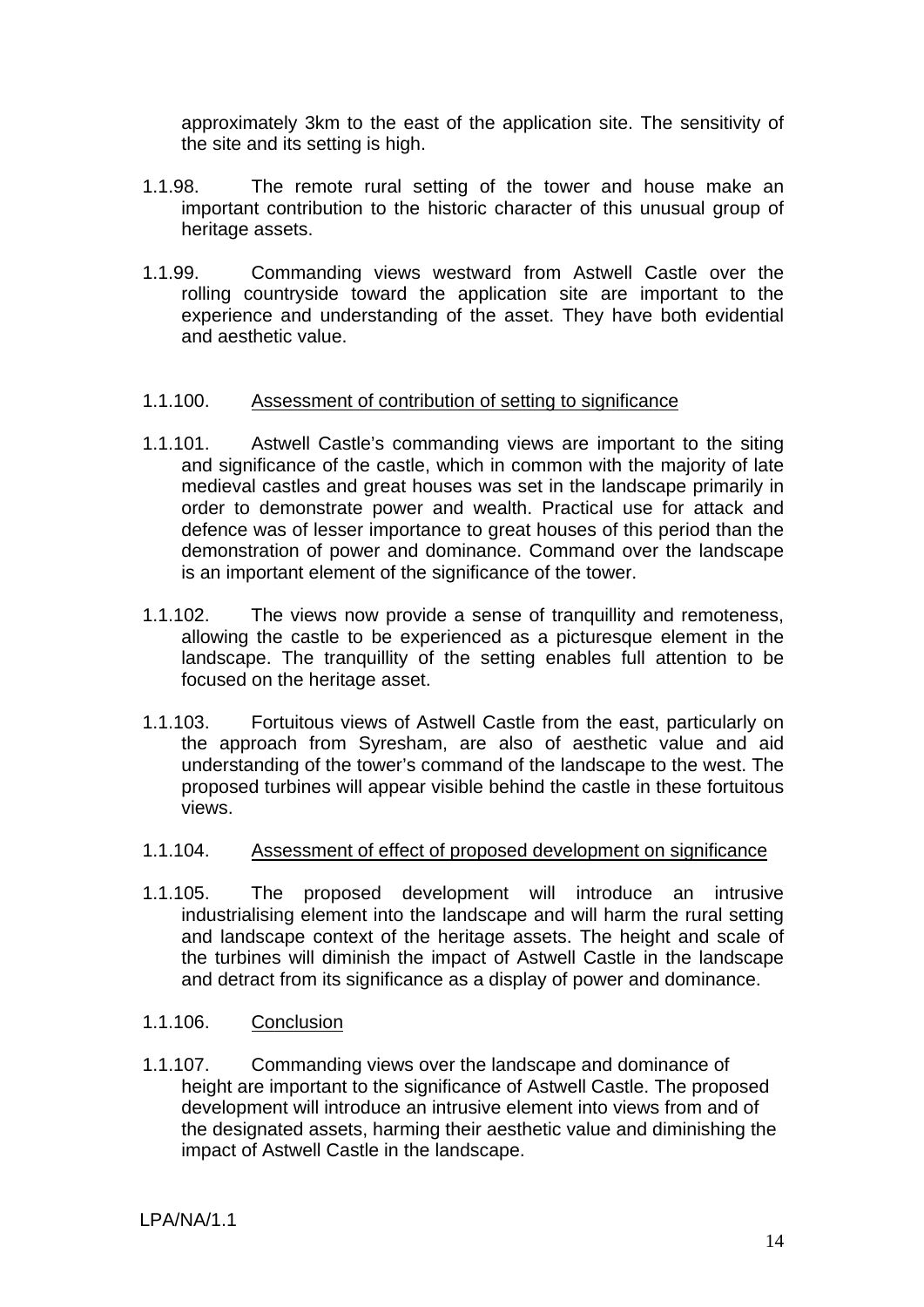#### 1.1.108. **Impact on Greatworth Conservation Area**

#### 1.1.109. Identifying the asset and its value

- 1.1.110. Greatworth lies approximately 1km to the south-west of the application site and occupies a position high on the southern slope of the same ridge as the application site. The land falls away steeply to the south and west of the village.
- 1.1.111. Greatworth Conservation area was designated in June 1985. A conservation area appraisal and management plan for Greatworth was adopted in June 2012 following public consultation.
- 1.1.112. Greatworth conservation area is considered to be a heritage asset of local importance.
- 1.1.113. Assessment of contribution of setting to significance
- 1.1.114. Greatworth conservation area has a strong sense of enclosure formed by the strong building line and the existence of high stone boundary walls. There are few views from within the conservation area out over the surrounding countryside which forms its setting.
- 1.1.115. The view looking east through the churchyard has been identified in the conservation area appraisal as being of particular importance.
- 1.1.116. The 2012 conservation area appraisal states, "An important view within the conservation area is the view looking east through the churchyard. Due to the enclosed nature of the village this is the only view of the open countryside that can be seen from directly within the central core. It is therefore very significant as it makes the visual connection between the village and its rural setting."
- 1.1.117. Eastward views through the churchyard are progressive, with the breadth of the vista over the countryside beyond increasing as one moves through the churchyard toward the footpath across the open countryside to the north and east.
- 1.1.118. From outside the conservation area the settlement is mainly experienced as a hillside settlement, with many important views toward the conservation area being from lower ground. The land falls away steeply to the south and west, giving Greatworth its distinctive landscape context.
- 1.1.119. Views of the conservation area from the north are limited because of its position in the landscape.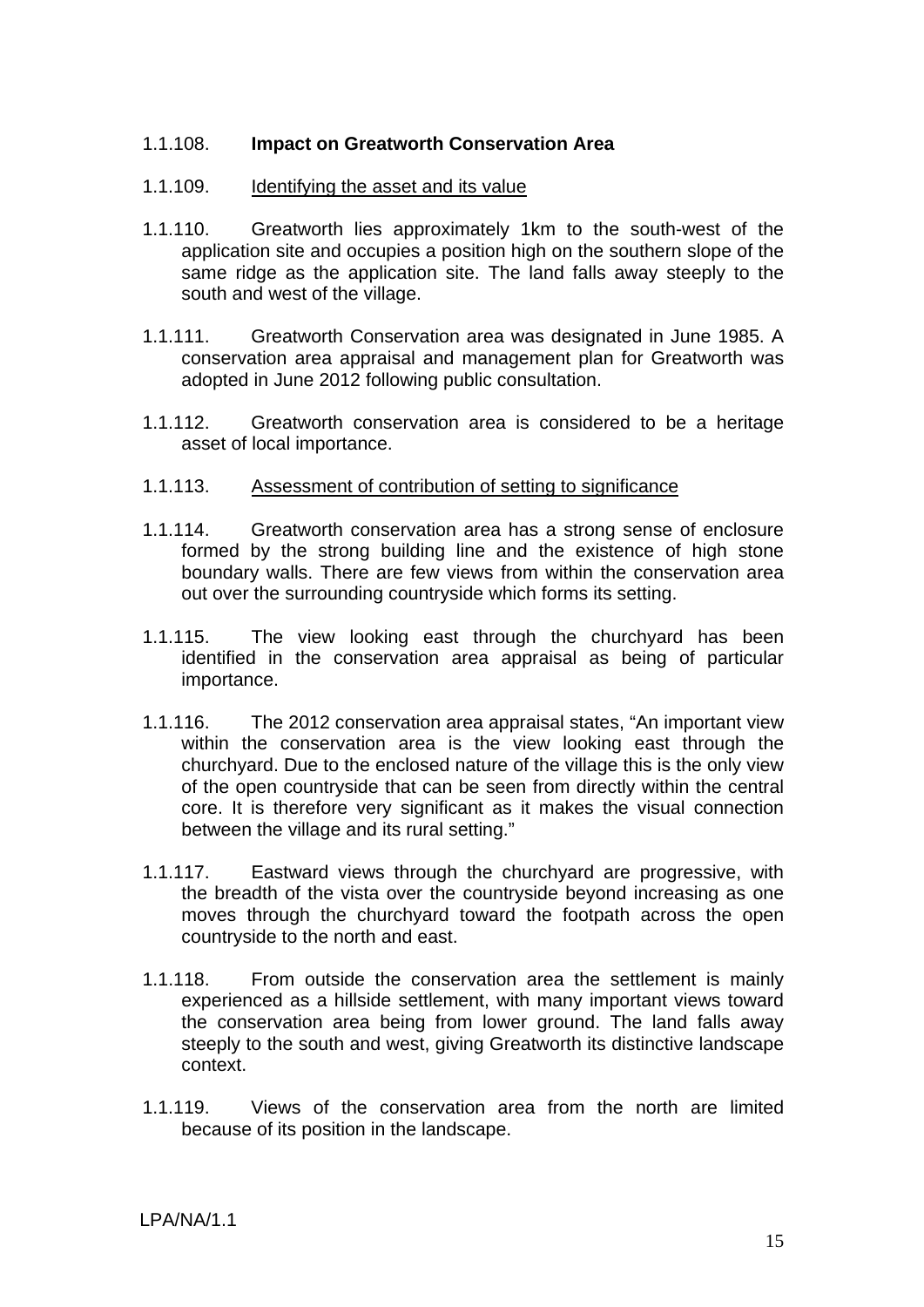1.1.120. In views toward the conservation area from the west and south, the church tower stands out in the landscape as the most prominent structure in the conservation area.

#### 1.1.121. Assessment of effect of proposed development on significance

- 1.1.122. The proposed development will have a negative impact on the important eastward views through the churchyard out of the conservation area. These progressive views will be negatively affected by the kinetic nature and industrial appearance of the turbines, particularly when viewed through limited screening when deciduous trees are not in leaf.
- 1.1.123. The turbines will appear in views toward the conservation area from the south and west and will compete for dominance of the skyline with the church tower.

## **1.1.124. Impact on St Peter's Church, Greatworth**

- 1.1.125. Identifying the asset and its value
- 1.1.126. The Church of St Peter is a Grade II\* listed building and considered to be of national importance. It lies approximately one kilometre south-west of the application site.
- 1.1.127. Historical and evidential value
- 1.1.128. The Church of St Peter dates from the  $13<sup>th</sup>$  and  $14<sup>th</sup>$  Centuries, with  $17<sup>th</sup>$  Century additions and  $19<sup>th</sup>$  Century alterations. It lies in a sizeable churchyard which extends to the east of the church and makes a particular contribution to the setting of the church.
- 1.1.129. Aesthetic and communal value
- 1.1.130. The church plays an essential role in the life of the local community. It forms the setting for major life events including weddings and funerals. The aesthetic and communal value of the church and its setting are interlinked. Views of and from the church and churchyard have profound significance for the local community.
- 1.1.131. The approach to the south porch of the church along the path from the lych gate reveals progressive views of the churchyard, which open up further as one progresses eastward beyond the church into the churchyard. Mature deciduous trees provide some level of screening during the summer months when the trees are in full leaf, but at other times of year views eastward from the path through the churchyard to the countryside beyond are of particular value.
- 1.1.132. Assessment of contribution of setting to significance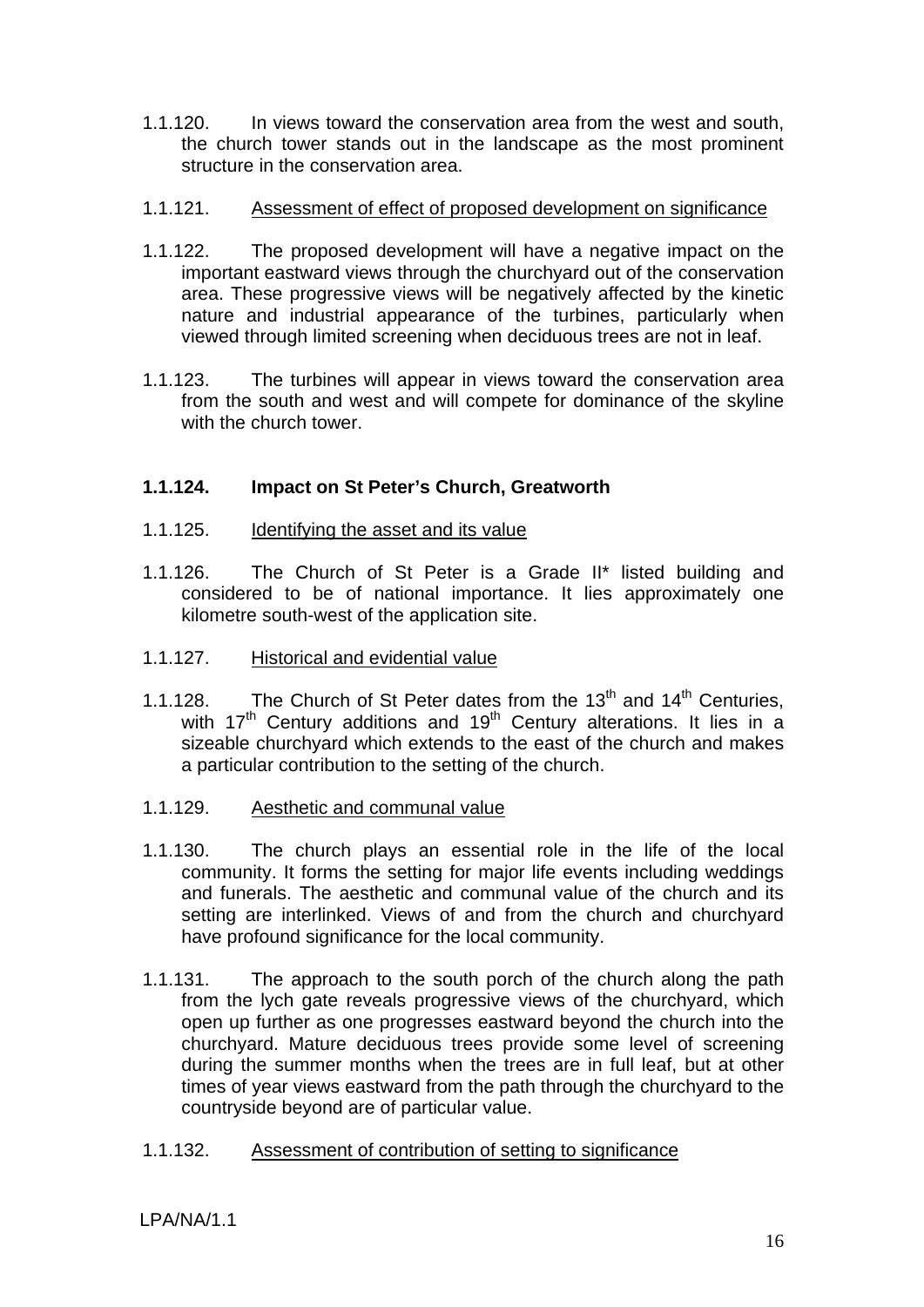- 1.1.133. The church tower stands out in the landscape as the most prominent structure in views toward the village from the lower-lying land to the west and south. This emphasises the church's communal and aesthetic value, piercing the skyline and intended to be seen as the most important building in the settlement.
- 1.1.134. Eastward views through the churchyard toward the open countryside beyond make an important contribution to the setting of the church. While these views are screened to some extent by deciduous trees during the summer months, they are nevertheless of importance.

#### 1.1.135. Assessment of effect of proposed development on significance

- 1.1.136. The proposed turbines will be sited approximately 1.5 to 2km from the eastern edge of the churchyard. The comparatively close proximity of the turbines will have a negative impact on the character of eastward views through and from the churchyard.
- 1.1.137. The proposed wind turbines will compete with the church tower as the dominant element in the landscape when viewed from lower ground to the west and south. This will harm the aesthetic value of the church and diminish its evidential value by reducing its prominence and its dominance over the landscape.
- 1.1.138. Conclusion
- 1.1.139. The significance of the Church of St Peter rests in part in the aesthetic value of views experienced within the churchyard and in the impact of the church tower on long views toward the village from the west and south.
- 1.1.140. These views will be negatively affected by the proposed development, diminishing the impact of the church tower in the landscape and harming the tranquil rural character of views through and out of the churchyard.

## **1.1.141. Impact on Greatworth Hall**

## 1.1.142. Identifying the asset and its value

- 1.1.143. Greatworth Hall is a Grade II listed building dating from the early  $18<sup>th</sup>$  Century and enlarged in the  $19<sup>th</sup>$  Century. It is of simple Classical design, of three bays, with a central porch supported by Doric columns and fluted pilasters flanking the main door.
- 1.1.144. Greatworth Hall lies to the north-east of the village, between St Peter's Church and the application site. The manor house is less than 1km south-west of the application site.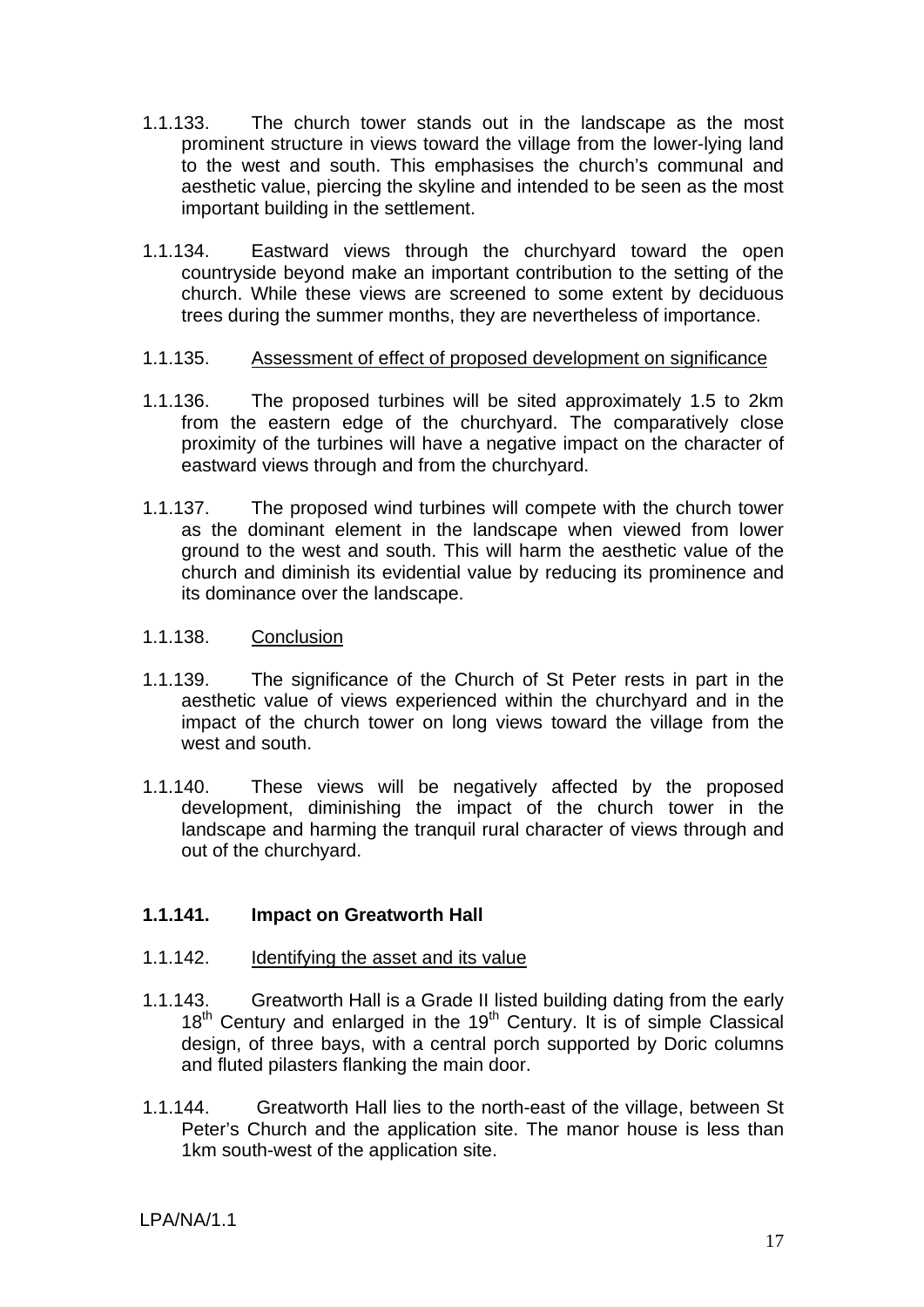## 1.1.145. Assessment of contribution of setting to significance

1.1.146. The setting of Greatworth Hall is formed principally by its rural agricultural setting. To the south, this consists of agricultural land with surviving visible ridge-and-furrow earthworks. Public rights of way across this agricultural land afford public views towards the principal elevation of the house.

## 1.1.147. Assessment of effect of proposed development on significance

- 1.1.148. The manor house is oriented to face south and was designed to be viewed from the approach from the village. Key views of and toward the principal public elevation of the house will be significantly disrupted by the dominance of the turbines which will appear prominently in the line of sight to the north of the house.
- 1.1.149. The relatively close proximity of the propose turbines and their size will draw attention away from appreciation of the architectural composition of the principal elevation.

## 1.1.150. Conclusion

1.1.151. The setting of Greatworth Hall will be negatively affected by the proposed development. The turbines will appear prominently as an immediate backdrop to all views of the principal elevation of the house. The proximity of the turbines and their size will dwarf the house. This will harm the aesthetic value of the asset's significance and have a negative impact on the enjoyment of its architectural composition.

## **1.1.152. Culworth Conservation Area**

## 1.1.153. Identifying the asset and its value

- 1.1.154. Culworth conservation area lies to the north of the application site. While it is some distance from the application site it forms part of the local historic environment with Sulgrave. Both settlements contain castle earthworks of similar date, both in close association with a church and churchyard.
- 1.1.155. A conservation area appraisal and management plan for Culworth was adopted in January 2013 following public consultation.
- 1.1.156. Culworth conservation area is considered to be a heritage asset of local importance.
- 1.1.157. Assessment of contribution of setting to significance
- 1.1.158. The view southward out of the conservation area across the cricket ground immediately to the south of the church was identified in the recent conservation area appraisal as being of particular significance to the character of the conservation area.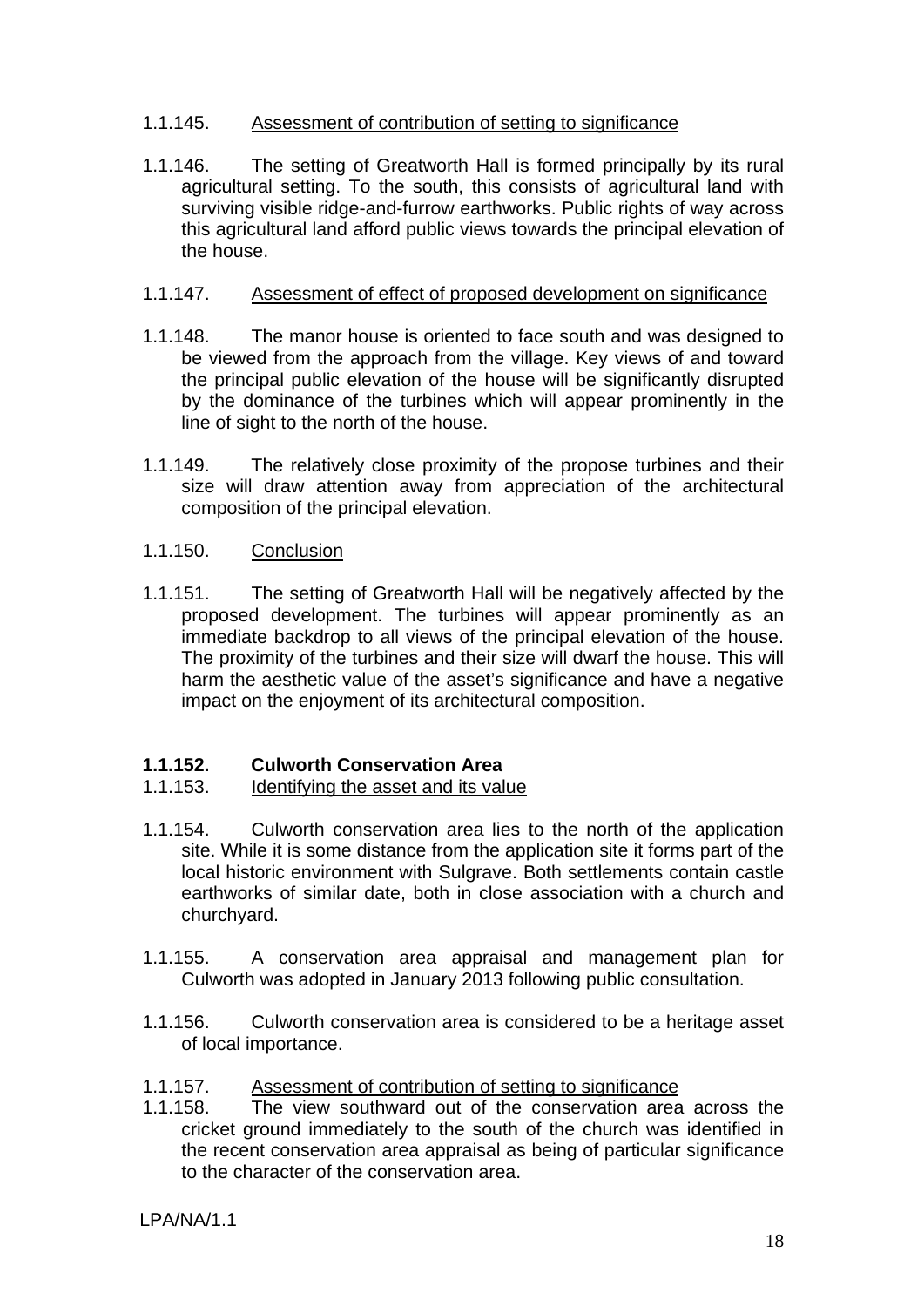1.1.159. It is one of the few views of the open countryside beyond the village that has a marked impact on the character of the conservation area.

#### 1.1.160. Assessment of effect of proposed development on significance

- 1.1.161. The southerly view across the cricket ground will be negatively affected by the proposed development. The moving blades of the turbines are likely to be visible in this view, particularly at times of year when the trees on the southern side of the cricket ground are not in leaf.
- 1.1.162. The moving blades of the turbines will introduce an alien and intrusive element into this important view.
- 1.1.163. Conclusion
- 1.1.164. The proposed development will have a negative impact on an important view out from Culworth conservation area.

## **1.1.165. Impact on archaeological remains at Stutchbury**

- 1.1.166. As made clear in the Statement of common ground, South Northamptonshire Council does not object to the proposed development on the grounds of impact on archaeological remains.
- 1.1.167. However, I am aware that the Sulgrave Residents' Association will address issues relating to impact on setting of Stutchbury deserted medieval village in their evidence to the inquiry.
- 1.1.168. As explained above, this part of Northamptonshire is rich in heritage assets of varying degrees of significance. The Council has sought to focus on those assets which it considers would be most affected by the development and its focus has been on designated assets. However, I appreciate that there might be other assets in the immediate area which, although at present undesignated, may be revealed to have a significance which is worthy of consideration. Omission of any discussion in this proof of evidence of those assets does not imply that I disagree with the case put forward by the Sulgrave Residents Association on those points.

## **1.1.169. Timescale of development (reversibility)**

1.1.170. The point is made by the appellant that due to the nature of the development any effect on the setting of heritage assets is considered to be temporary, indirect and fully reversible. It is argued that the temporary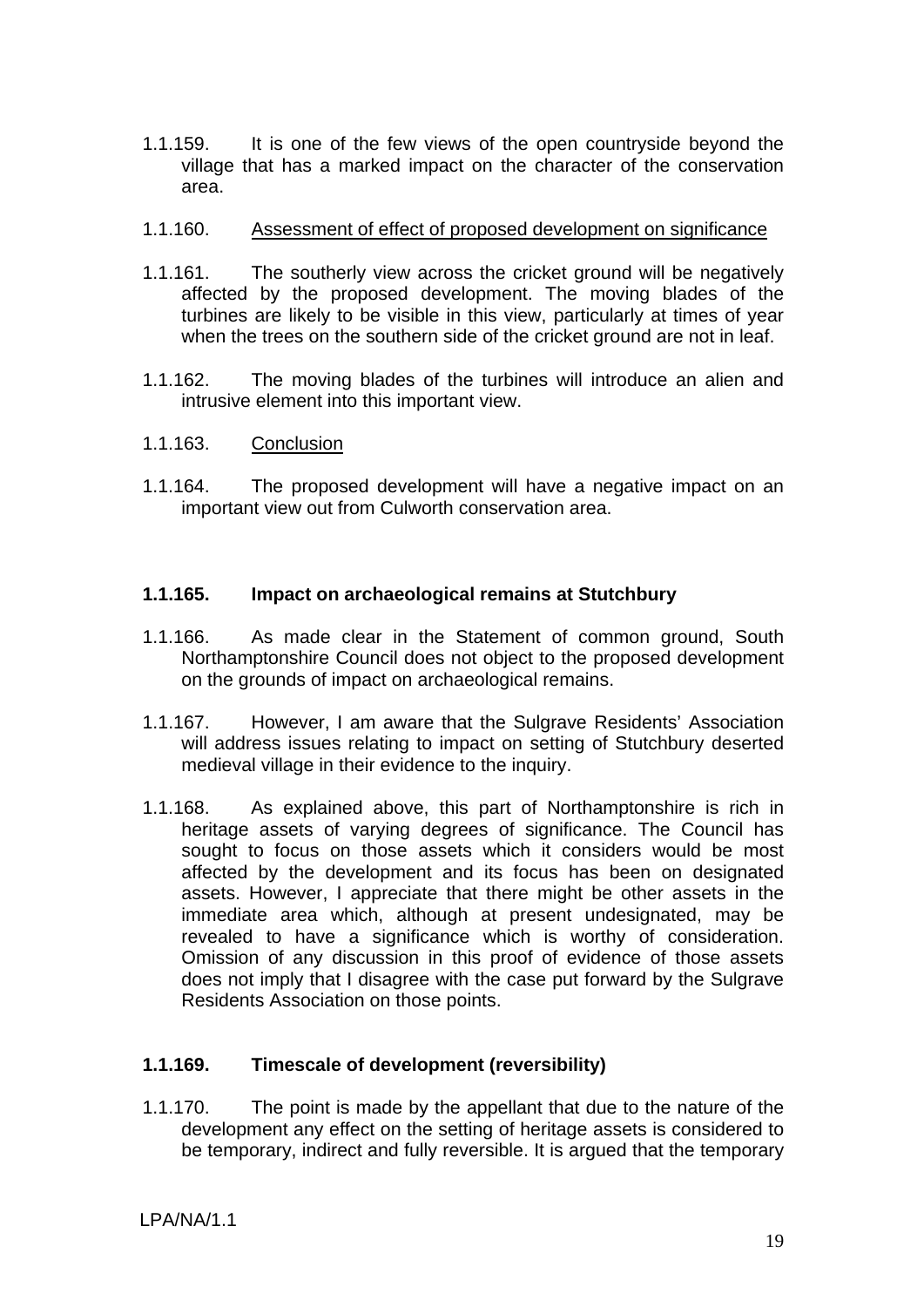nature and reversibility of the proposed development diminishes the harm to the historic environment to an acceptable level.

- 1.1.171. The operational life of the wind turbines is anticipated to be around 25 years, roughly the timescale of one human generation. This is a very long time for anything to be considered temporary in any normal sense of the word.
- 1.1.172. English Heritage "Conservation Principles" states, "…Unless of very short duration… intrusive changes are certainly not justifiable simply because they are theoretically temporary or reversible..." (paragraph 100). The English Heritage guidance document 'Wind Energy and the Historic Environment' does refer to the general reversibility of the wind energy developments as 'one important feature' (p.9), however the advice does not go on to provide how reversibility should be taken into account, particularly where a scheme is for a 25 year period. The advice in EN-3, para. 2.7.43, is that the IPC should take into account the length of time for which permission is sought. It should be noted that that advice was given in the context of 50MW plus schemes albeit I accept that the advice remains relevant here.
- 1.1.173. Regardless of the possible state of affairs after the end of the productive life of the proposed turbines, continuous harm to the setting of heritage assets for 25 years should not in my view be disregarded solely because at the end of that time the harm may be removed. The harms caused by the visual appearance, impact on setting and context will be present for 25 years and decisions on their appropriateness should be made on this basis.
- 1.1.174. As with the previous inquiry, I have again taken account of the weight to be attached to reversibility. I do not attach significant weight to this as a factor given the 25 year period of this scheme. This aspect also has to be considered afresh given the thrust of the recent planning practice guidance in which it is made clear that impacts on the setting of heritage assets should be considered carefully. An approach which seeks significantly to downgrade the harm simply because the scheme is for a 25 year 'temporary' period, fails in my view to give proper weight to the guidance in the NPPF that such assets should be appropriately conserved so that they can be enjoyed by this and future generations (NPPF, para. 17).

## **1.1.175. Appeal decisions**

1.1.176. I am aware that Inspectors have had to grapple with the impacts of wind farm proposals on cultural heritage assets in a number of appeals and I have sought to familiarise myself with those decisions. I have had regard to the comments in those decisions but remain of the view that I have assessed the impacts properly here. This is particularly so given the recent planning practice advice to the effect that there is a